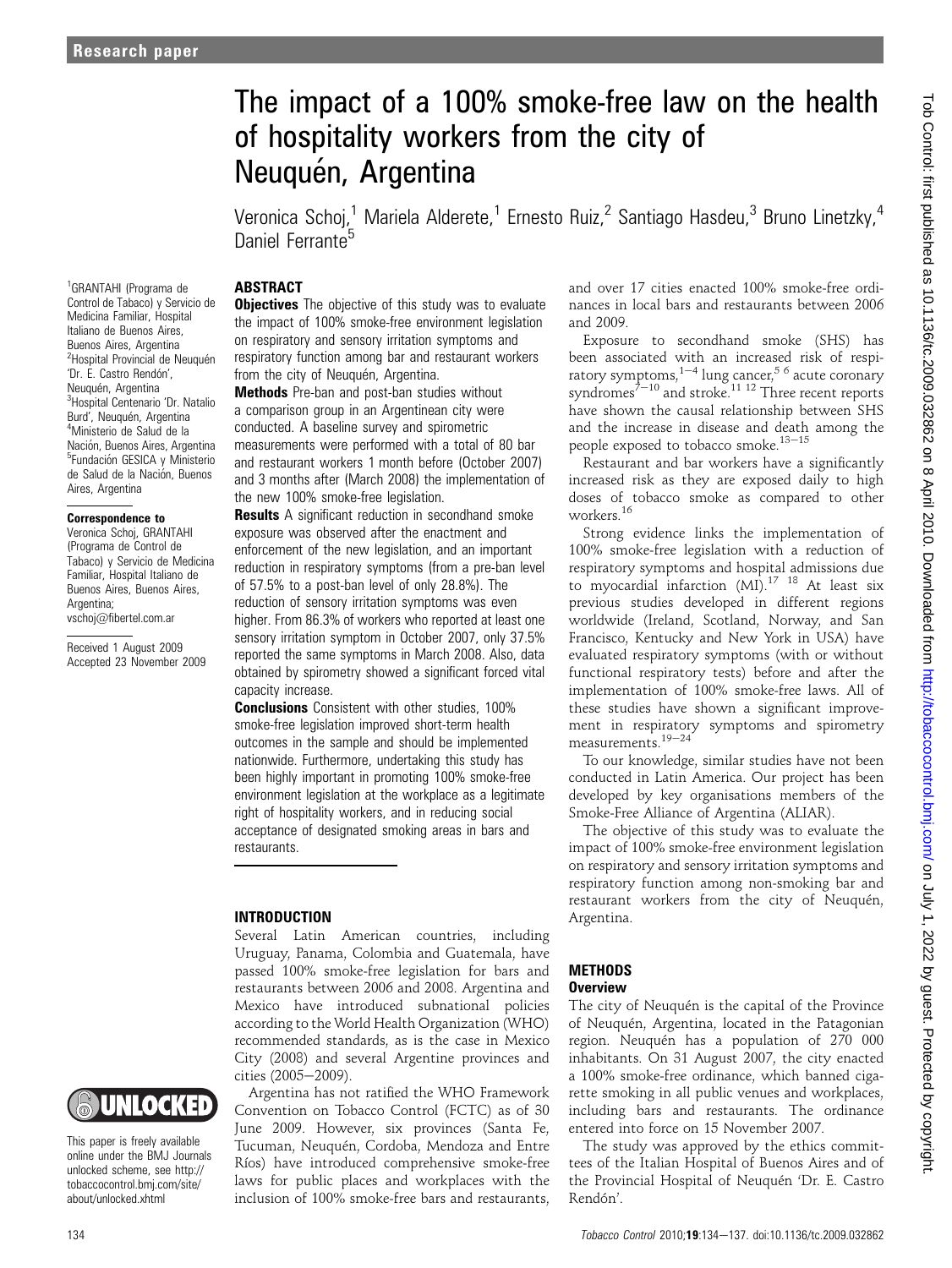# STUDY DESIGN

We conducted a pre-ban and post-ban study without a comparison group in the city of Neuquén, Argentina.

A baseline survey and spirometric measurements were performed 1 month before (October 2007) and 3 months after (March 2008) the implementation of the new legislation in bar and restaurant workers. We also evaluated non-workplace exposure to SHS in the home and in other public places.

#### Recruitment of bars and restaurants

We obtained a list of the total number and locations of all 101 bars and restaurants in the city (52 restaurants and 49 bars) and invited all of them to participate. Each bar and restaurant owner was contacted by invitation letter, describing the study and assuring confidentiality and anonymity. Once the owner agreed to participate, we requested their permission to visit the venue and recruit workers for the study. A total of 83 venues agreed to participate; 5 refused participation, 5 had voluntary 100% smoke-free policies at the beginning of the study, 3 were about to finish their commercial activity and 5 small bars were excluded because they did not meet the inclusion criteria (all workers were smokers). From the 83 venues that agreed to participate in our study, 12 were not finally included due to operative problems with complete evaluation of workers (they were not available to complete the survey on at least 3 visits to the venue). Finally, 71 venues (73.1% of all) were included and completed the study.

# Participant selection

All workers from 71 bars and restaurants were invited to participate in the study. Smoking and non-smoking workers completed the baseline survey. After the first interview smokers were excluded from the study and did not undergo any further testing (sensory and respiratory symptoms and spirometry). Participants were requested to provide written informed consent before inclusion and were assured about the confidentiality and anonymity of their answers. Inclusion criteria were: nonsmoking waiters working for 25 h or more per week for at least 3 months before the beginning of the study, and non-smokers who had quit smoking at least 6 months before the study. Current smokers only completed the baseline survey. Asthmatic workers were also included for a specific subgroup evaluation and were requested to complete the same questionnaire. Temporary workers were excluded from the study.

# **Interviews**

All participants were invited to complete two interviews, conducted by a single study investigator. A baseline interview and a spirometry test (both performed at the workplace) were conducted in October 2007 and a second one in March 2008, 1 month before and 3 months after the implementation of the new legislation.

We developed and adapted the Spanish version of the International Union Against Tuberculosis and Lung Disease (IUATLD) Bronchial Symptoms Questionnaire used by Eisner *et al* in a study conducted at the University of San Francisco.<sup>21</sup> This instrument has also been used in several other studies.<sup>25</sup> We assessed face validity of the Spanish version of the questionnaire.<sup>26</sup> We then developed a pilot evaluation in 20 waiters to define the Argentinean version of the questionnaire.

Questions regarding respiratory symptoms included cough, phlegm production, wheezing and dyspnoea. Sensory irritation symptoms included red, teary, or irritated eyes; sore and scratchy throat, sneezing and running nose. Questions regarding asthma and asthma-like symptoms included history of asthma, asthma episodes during the last 4 weeks and any current asthma medication.<sup>26</sup>

At both interviews, participants were also asked about their attitudes towards SHS and about the implementation of the new smoke-free legislation. In addition, we evaluated whether they were aware of the harm caused by SHS, and the amount of SHS exposure at work and at home.

Lung function was measured with a portable spirometer. As stated in internationally accepted protocols, each participant underwent at least three forced expiratory manoeuvers.<sup>27</sup> <sup>28</sup> We also measured the forced expiratory volume in 1 s (FEV<sub>1</sub>) and forced vital capacity (FVC). Results were expressed as percentages of the predicted values.

# Statistical analysis

Categorical data were described as frequencies and percentages. Continuous data were described as mean (SD) or median (IQR).

We used the Wilcoxon signed rank test and the Student t test for normally distributed and non-normally distributed continuous paired variables respectively. Categorical variables were compared between groups using a McNemar  $\chi^2$  test. Estimation of the sample size revealed that a minimum of 75 workers with some kind of respiratory or sensory irritation symptom after prohibition should be included to obtain an 80% power ( $\alpha$  error 5%, 2-tailed). We considered a potential 30% drop-out rate at follow-up.24 Therefore the number of participants necessary to be recruited for this study was 98.

In the analysis we only included those participants who completed the survey and underwent spirometry before and after smoking prohibition. We assessed normality with data distribution.

Primary endpoints included the percentage of workers with pre-ban and post-ban respiratory and sensory irritation symptoms, and the  $FEV<sub>1</sub>/FVC$  ratio change per spirometry reading of all participants before and after the implementation of the new legislation. A p value of less than 0.05 was considered significant for all analyses. Data were analysed using STATA V.10.0 (College Station, Texas, USA) and SPSS V.13.0 (SPSS, Chicago, Illinois, USA).

# RESULTS

# Bar and restaurant worker characteristics

Of the 198 workers included in the study from 88 bars, 64 were smokers (32.6%) and 134 non-smokers (67.4%). Smoking workers completed the baseline interview but did not undergo any further measurement. From the 134 non-smoking workers, 114 completed the spirometry; 20 participants were not available at their workplace the second time we visited the venues to perform the follow-up test. A total of 26 workers were lost at follow-up due to the fact that their workplaces had closed or because they had quit their jobs at the time of the post-ban visit. Eight participants did not undergo spirometry due to operative problems. Post-ban interview and spirometry were completed in 80 participants.

Of the total number of participants, 31 (38.7%) were women and 5 (6.2%) had a history of asthma (self-reported). The mean age of participants was  $34.3 \pm 12.5$  years with an average of  $11.0\pm2.3$  years of education. Study participants worked an average of  $50.7\pm13.4$  h per week and 47.5% had at least one evening shift. The mean duration of employment at the current workplace was 4  $(1-6)$  years (table 1).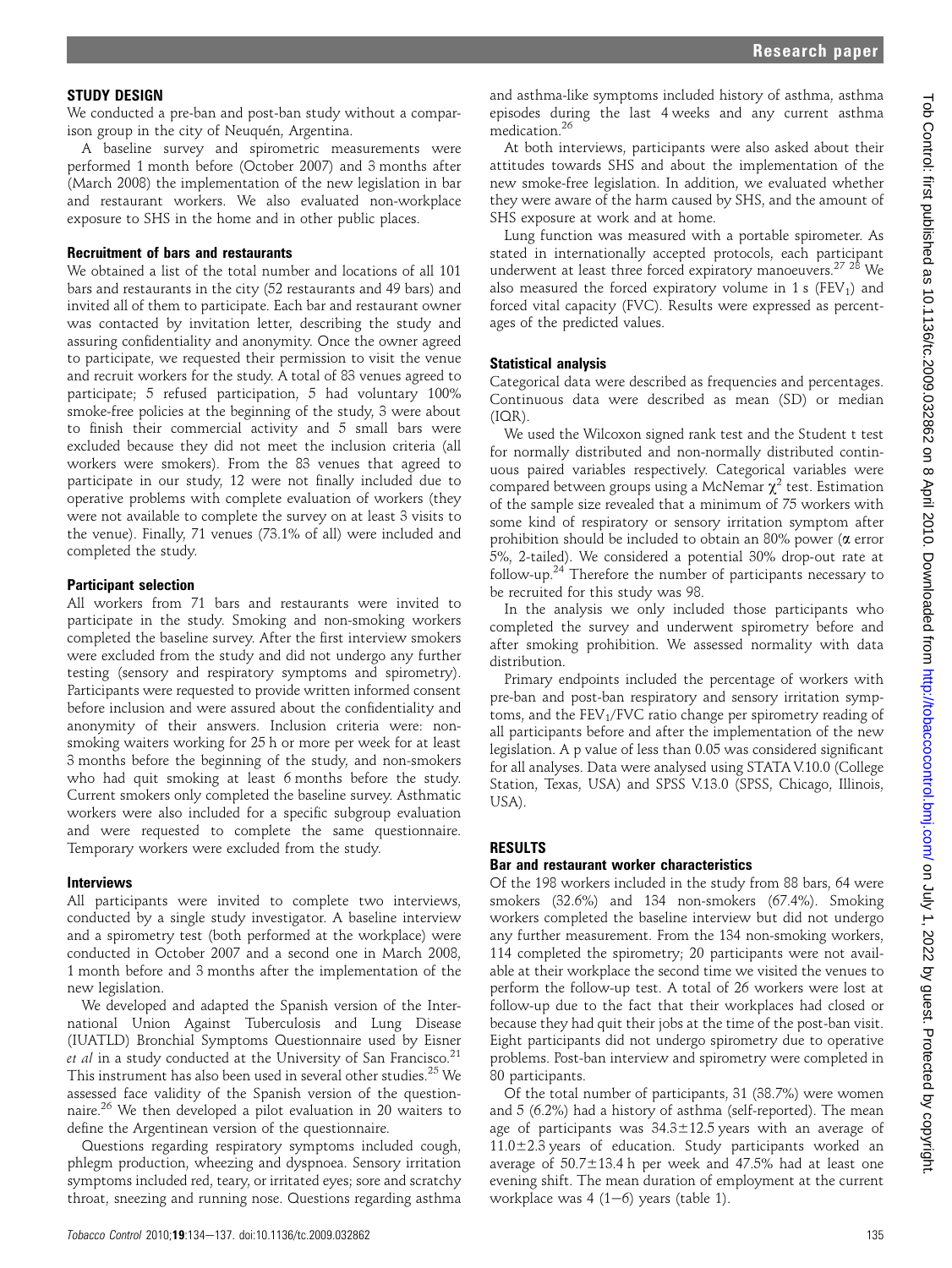| participants (n=80)                    |                 |  |  |  |
|----------------------------------------|-----------------|--|--|--|
| <b>Parameter</b>                       | Value           |  |  |  |
| Mean age, years                        | $34.3 \pm 12.5$ |  |  |  |
| No. (%) of women, n (%)                | 31(38.7)        |  |  |  |
| Education, years                       | $11.0 \pm 2.3$  |  |  |  |
| History of asthma*, n (%)              | 5(6.2%)         |  |  |  |
| Hours worked in current job/week       | $50.7 \pm 13.4$ |  |  |  |
| At least one evening shift/week, n (%) | 38 (47.5%)      |  |  |  |
| Time working in current job, years     | $4(1-6)$        |  |  |  |

Table 1 Baseline characteristics of non-smoking

Values are mean  $+$ SD or median (IQR).

\*Self-reported and those on asthma medication.<sup>26</sup>

The age (median 25, IQR 20 to 32,  $p=0.04$ ) and duration of employment (median 1.5, IQR  $0.25$  to 3,  $p=0.001$ ) of those workers who did not complete the follow-up were lower as compared to those who completed the second spirometry.

# Smoke exposure and associated respiratory and sensory irritation symptoms

Non-workplace (exposure in the home and in public places) and workplace exposure are reported separately.

We found a median of 1 h (range  $0-2$  h) of non-workplace exposure/day before the enforcement of the new legislation. This figure decreased to a median of  $0$  h/day (range  $0-2$  h/day) post ban. We observed a small but statistically significant difference using a non-parametric test (Wilcoxon signed rank test).

We observed a significant reduction in SHS exposure post ban. A month before the implementation of the law, hospitality workers reported a median of 8 h/day (IQR 8 to 9 h) smoke exposure at their workplaces. This figure dropped to 0 h (IQR 0 to 0) 3 months after smoking prohibition (p<0.001) (table 2). Participants worked an average of  $51.4\pm13.0$  h/week. This figure remained the same after smoking prohibition.

We observed an important reduction in respiratory symptoms (from a pre-ban level of 57.5% to a post-ban level of only 28.7% (p<0.001)). Table 2 shows the respiratory symptoms that declined

Table 2 Pre-ban and post-ban workplace and non-workplace exposure and respiratory and sensory irritation symptoms in bar and restaurant workers

|                                                      | Pre-ban exposure | Post-ban exposure | p Value   |
|------------------------------------------------------|------------------|-------------------|-----------|
| Workplace tobacco smoke<br>exposure, h/day (IQR)     | $8(8-9)$ h/day   | $0(0-0)$ h/day    | < 0.001   |
| Non-workplace tobacco smoke<br>exposure, h/day (IQR) | 1 (0-2) $h$ /day | $0(0-2)$ h/day    | 0.0008    |
| Respiratory symptoms                                 |                  |                   |           |
| At least one symptom, % (n)                          | 57.5% (46)       | 28.7% (23)        | $<$ 0.001 |
| Cough, % (n)                                         | 20.2% (16)       | $7.1\%$ (5)       | 0.039     |
| Wakes during sleep due to<br>cough, % (n)            | 31.6% (25)       | $8.8\%$ (7)       | < 0.001   |
| Phlegm production, % (n)                             | 19.4% (15)       | 15% (12)          | 0.454     |
| Wheezing, % (n)                                      | $7.5\%$ (6)      | $3.7\%$ (3)       | 0.453     |
| Tightness in chest, % (n)                            | 17.5% (14)       | $7.5\%$ (6)       | 0.039     |
| Dyspnoea on exertion, % (n)                          | 41.2% (33)       | 16.2% (13)        | < 0.001   |
| Dyspnoea at rest, % (n)                              | 21.2% (17)       | 5% (4)            | 0.001     |
| Sensory irritation symptoms                          |                  |                   |           |
| At least one symptom, % (n)                          | 86.3% (69)       | 37.5% (30)        | < 0.001   |
| Red eyes, % (n)                                      | 58% (46)         | 20% (16)          | < 0.001   |
| Sneezing, % (n)                                      | 58.2% (46)       | 26.2% (21)        | < 0.001   |
| Scratchy throat, % (n)                               | 53.1% (42)       | 17.7% (14)        | < 0.001   |

after prohibition, such as cough, cough at night, dyspnoea on exertion and at rest, and tightness in the chest.

The reduction of sensory irritation symptoms was even greater. From 86.3% of workers who reported at least one sensory irritation symptom in October 2007, only 37.5% (p<0.001) reported the same symptoms in March 2008 (table 2).

# Pulmonary function

Prohibition of smoking was associated with an improved pulmonary function. We found a significant improvement in FVC (mean 96, SD 12 to 88). We did not find any significant differences in  $FEV_1$  measurements (mean 90, SD 17 to 70) (table 3).

# Workers' attitudes towards the new legislation

A month before prohibition, 91.2% of participants reported knowledge of the legislation. After the implementation of the law, knowledge increased to  $98.7\%$  (p=0.07).

Support for the new legislation was high and did not change before and after the enforcement of the law (93.8% and 96.4%, respectively).

Data collected from the baseline interview showed that 89.8 % of workers were in favour of the smoke-free legislation. Support to 100% smoke-free legislation was 93.1% in nonsmoking and 82.8% in smoking workers.

# **DISCUSSION**

The main finding of our study is that the implementation of the new legislation was associated with a substantial and rapid reduction of respiratory and sensory irritation symptoms. Furthermore, there was a significant improvement in the respiratory function of participants as stated in other studies.<sup>19-24 29</sup> <sup>30</sup>

Most of our sample included healthy participants with normal spirometric results at baseline; however, symptom reduction and improvement in spirometry measurements were associated with a dramatic reduction in secondhand smoke exposure at work reported by workers.

Although we observed a statistically significant reduction in non-workplace exposure to SHS, clinically, it represents a very small reduction as compared to the drastic workplace reduction. Thus, clinical and spirometric changes in non-smoking workers are mainly attributable to the reduction of workplace exposure to SHS.

Also, our study shows a statistically and clinically significant increase in FVC after the removal of SHS exposure like several other studies published elsewhere. Furthermore, this change was observed in a very short period of time.

Another important finding of this study is the high level of support for the new 100% smoke-free law observed among smoking and non-smoking workers. We obtained similar results in a national survey conducted in 13 Argentine cities, where there was a 96% support to 100% smoke-free legislation in the general (smoking and non-smoking) population.<sup>3</sup>

To our knowledge, this is the first study to show the positive impact of the implementation of 100% smoke-free legislation in the workplace on the health of hospitality workers in Latin America.

|  |  |  |  |  |  | Table 3 Pulmonary function in bar and restaurant workers |  |
|--|--|--|--|--|--|----------------------------------------------------------|--|
|--|--|--|--|--|--|----------------------------------------------------------|--|

| Measurement | <b>Baseline media (SD)</b> | Post-law media (SD) | <b>p</b> Value |
|-------------|----------------------------|---------------------|----------------|
| FEV,        | 90% (11% to 63%)           | 90% (17% to 70%)    | 0.8372         |
| <b>FVC</b>  | 88% (11% to 55%)           | 96% (12% to 88%)    | $<$ 0.001 $\,$ |

FEV<sub>1</sub>, forced expiratory volume in 1 s; FVC, forced vital capacity.